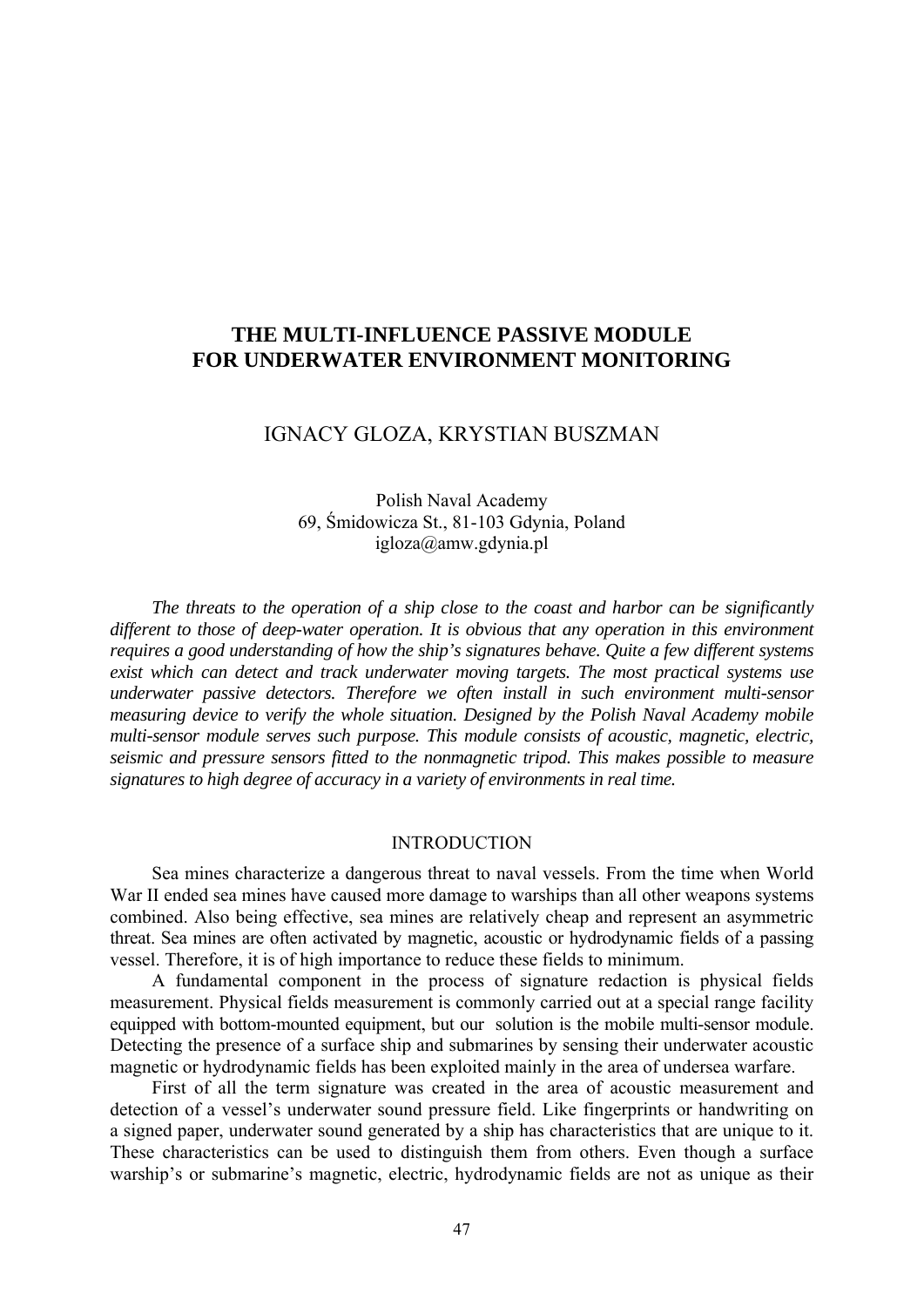acoustic, the term signature has been carried over to illustrate the spatial and temporal distribution of ship's other fields.

Characteristic profiles of the acoustic, hydrodynamic, magnetic, and electric signals related to a running warship or submarine are shown in Figure 1.



Fig. 1. Representative profiles of the different underwater signals connected with a passing vessel

The acoustic signature is due to any noise that the ship can be emitting from its engine, movement or propeller. Various sound reducing techniques are used in the design of vessels in other to decrease its acoustic signature. For example during creation you can change the underwater part of the vessel's hull and made it from materials that do not vibrate etc. Atmospheric noise is also generated into the sea environment. This is dominated at low frequencies by the almost continuous occurrence of global lightning storms. In addition, noise from land is propagated a long the sea floor and rising into the water. The hydrophones used here are omnidirectional, with low noise electronics.

The hydrodynamic signature occurs from a moving object in the water. In shallow water the sea floor pressure increases a little as the bow passes and then drops below a typical level. It rises for a second time as the stern passes and then returns to normal. The magnitude and duration of pressure are related to the hull shape and size, the water depth and of course the ship speed.

Signatures of a vessel can be separated into a few main groups: electro-magnetic, pressure, seismic and acoustic. The electro-magnetic signature is due to the different electric and magnetic fields that can be present around the ship due to its structure, engine and power supplies. The potential threat to a running ship because of its magnetic field, from sea mines are well known and understood. A standard countermeasure used to reduce this threat is the placement of degaussing (DG) coils on the warships and sometimes on other very important civilian ships. While discussing about electromagnetic signatures, it is usual to separate them into DC and AC signals. DC signals do not change with time and therefore are the same at any time when a measurement of them is performed. AC signatures depend on time and consequently low frequency measurements will depend on the time the influence is measured, while at high frequency, the influence can appear static because of its quick variation and only the time average can be measured. The magnetic fields are sensed using the triaxial fluxgate magnetometers.

The electric signature increases from the modulation made by the vessel's rotating machinery, of the small currents produced by the immersion of the unlike metals, such as the steel hull and bronze propellers, in an electrolyte, which is in this case the salt water. Active cathodic protection techniques also contribute to the electric signal signature.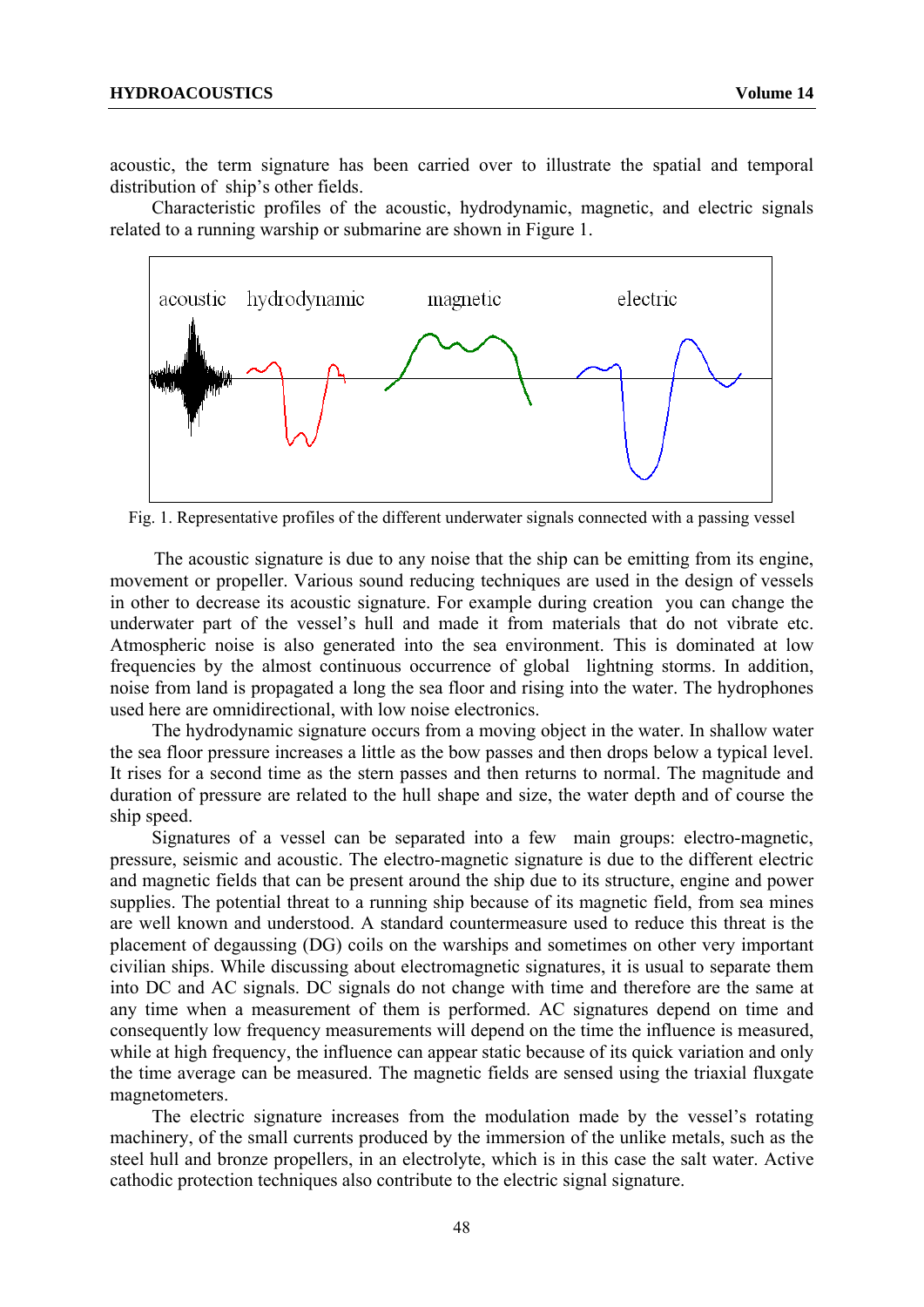Furthermore, the forced motion of conductive sea water across the Earth's magnetic field, such as that generated by the water displacement and the wake turbulence of a running ship, can create additional electromagnetic disturbances. Of course natural water movements, such as tidal currents, can create similar effects.

#### 1. MEASUREMENT EQUIPMENT

Wide-ranging planning has been done to maximize the information which are obtained from the vessel measurements, because of the high cost of diversion of the vessel from her normal run. There is also of course a large amount of information. The module is designed to provide results in harsh environments where other systems will not function, such as in shallow water. Here are highly reflective and difficult conditions around different underwater devices.

The measurement of all elements of a ship's signature is essential to any assessment of a ship's vulnerability. Such measurements can be achieved by running the vessel at different speeds and headings over a fixed physical fields range or much more better over a mobile multi-sensor module.

The Polish Naval Academy has, for more than twenty years, been building up the technology and equipment to measure the physical fields emitted from Polish naval warships, submarines, divers and their apparatus, and other underwater noise sources. At the moment, the requirements are for a transportable detecting system which can be deployed easily in sheltered waters near the coastline or harbors.

The developed equipment is shown in Figure 2. All sensors and combined electronics are mounted on the underwater tripod; positioned during measurement on the sea bottom; sensors are connected by a cable. The measuring platform has an instrumentation necessary for recording and for some on-line analysis of the sensors data, plus the battery power supply for the complete module.



Fig. 2. the multi-sensor module for measuring physical fields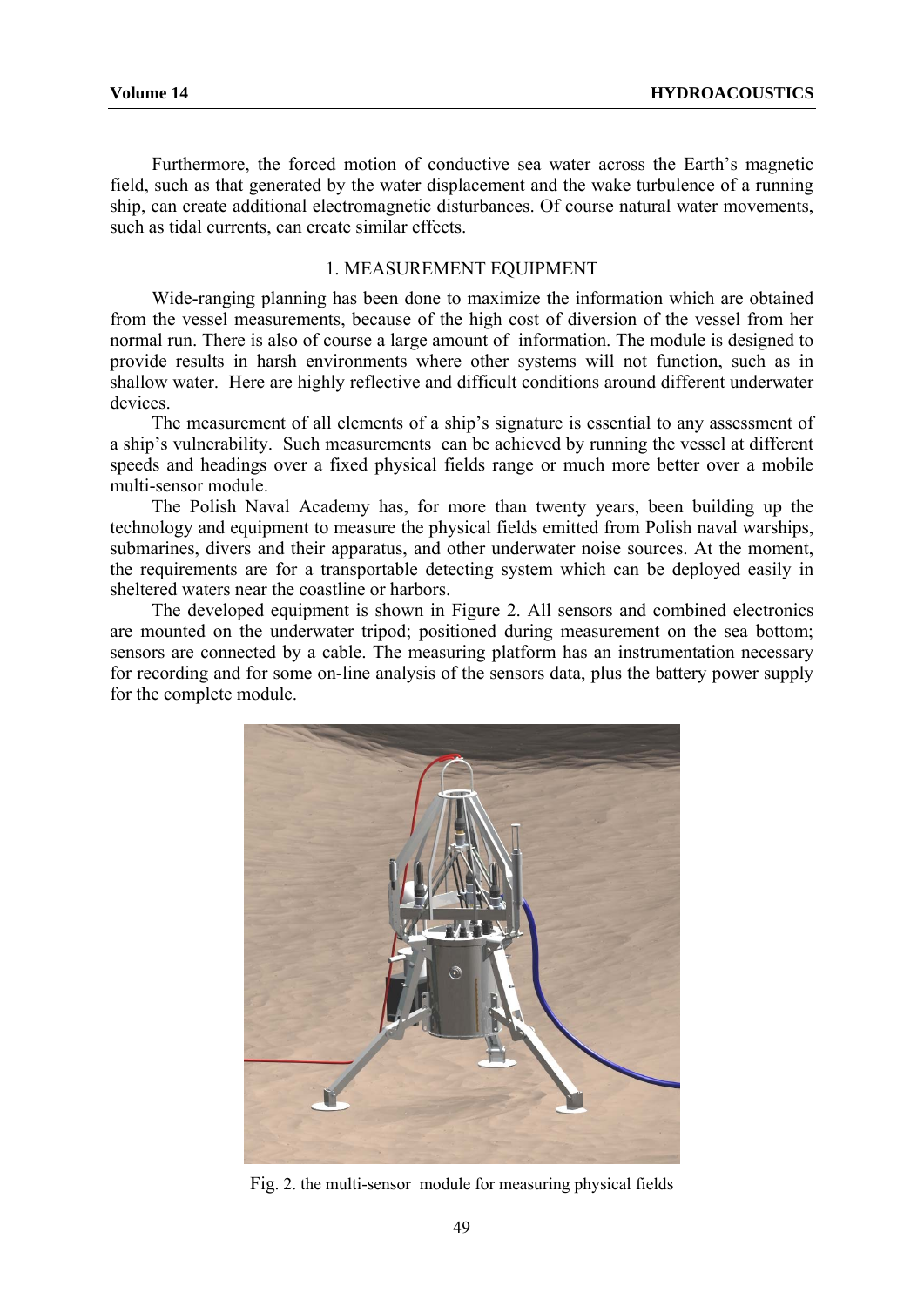The whole unit is modular, transportable and very easily deployed in the shallow water. As noted before acoustic transmission losses, hydrodynamic reduction effects and the induced electric and magnetic field perturbations are all geographically dependent. Measurements are required under a variety of conditions and at quite a lot of locations with the intention that algorithms to predict the vulnerability of a sailing vessel or other underwater object at all locations can be formulated and verified.

Shelter from the wind and sea gets better the signature-to-noise ratio, eases the measured vessel handling and reduces the risk of damage to the module. Therefore calm and shallow waters are required for the best quality measurements. What more shallow waters improve the underwater acoustic, pressure and magnetic signal-to-noise ratios.

Data quality from the multi-sensor module is also improved by creation some measurement distant from harbor or coastal interferences, because noise arising from industrial, commercial and residential neighborhoods. Very important is also the 50 Hz tonal component from the national power network.

Additionally, the sea bottom should be relatively flat to simplify measurements and the subsequent mathematical modeling of the underwater procedure and of the module. What's more, sand stones or clay sea bottom compositions are preferred as these give the optimal bearing force support for the module. From slow up to medium ship's speeds, the ranging location must also be navigable through all points of the compass. This should allow to measure the full three-dimensional magnetic and electric signature fields to be approximated for all ship headings. In addition, an extensive radial range is necessary on a few bearings to obtain longer-range acoustic data. Maximum level hydroacoustic and hydrodynamic signatures have been measured when the maximum vessel's velocity was obtained.

The image of the hydroacoustic part of underwater module is shown in figure 3. Nonmagnetic and non-conducting materials were used at the whole frame in order to minimize any self-induced perturbations in the magnetic and electric fields. In addition, sufficient separation was provided between sensors to minimize cross-coupling effects.



Fig. 3. Hydroacoustic part of the measuring module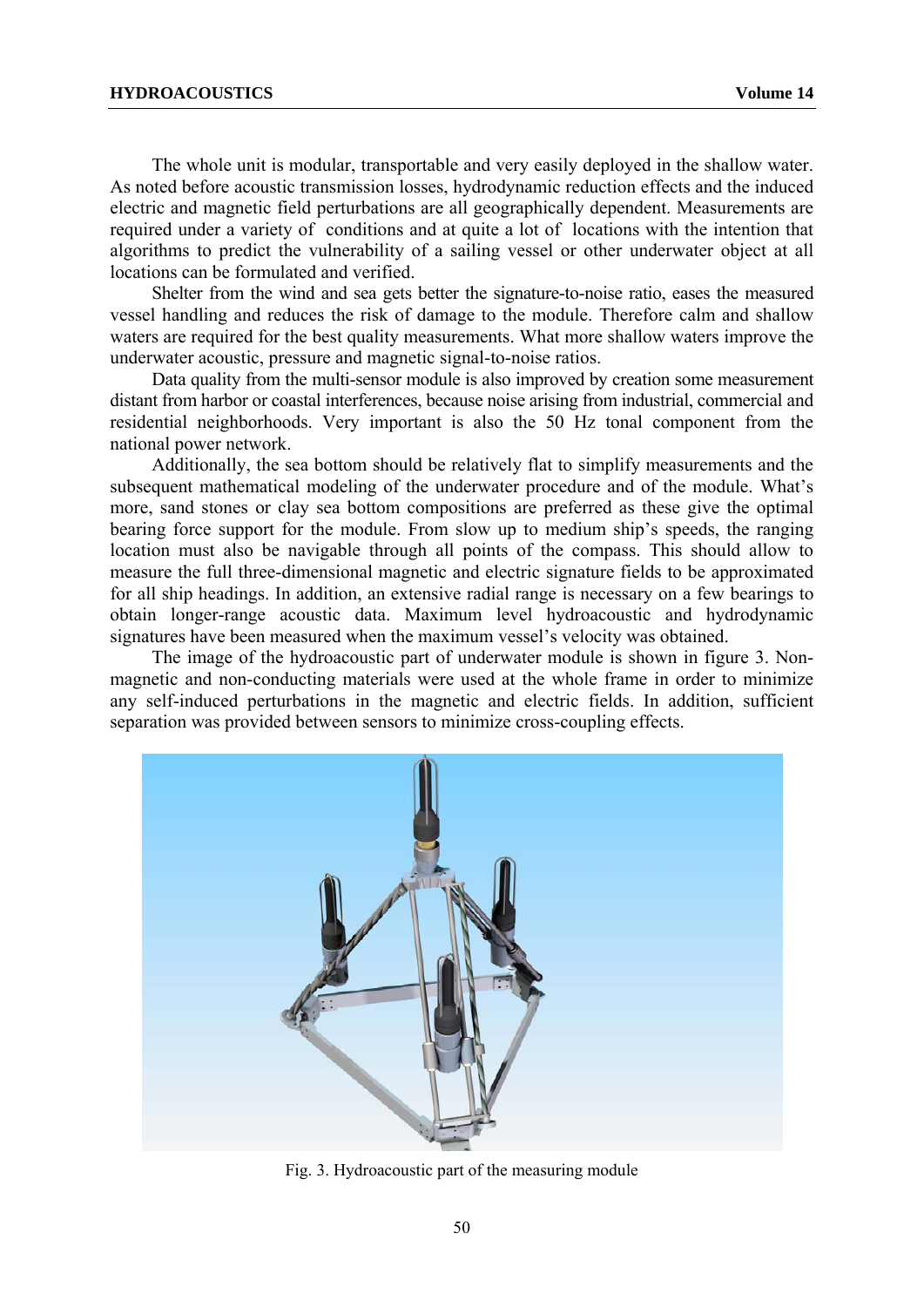The module have adequate rigidity to limit movement and vibration of all sensors. Furthermore, the module is strong enough to sustain deployment and loadings. This has a convenient, for easy installation weight.

This mobile multi-sensor module consists of:

- an underwater measurement platform with mounted sensors,
- a measurement console used to monitoring,
- a analysis signals and registration data unit mounted on a measurement ship or a land measurement platform (e.g. car, container) on the seacoast,
- a communication module between underwater platform and measurement console; autonomous power supply source 12 V DC,
- a set of sensors:
	- hydrophones,
	- magnetic field,
	- compass with motion,
	- electric field.
	- sound velocity,
	- hydrodynamic pressure,
	- hydrostatic pressure.

The low profile of the module is necessary for shallow underwater measurements, manufacturing it less a risk to the water movements caused by the passing of the propellers overhead, and to the suction effects of ship's hull moving overhead at very high speed in the shallow water.

#### 2. MOVING OBJECT BEARING CALCULATION USING FOUR HYDROPHONES

Measurement setup contains four hydrophones Reson TC4032 placed in space on nodes of tetrahedron forming a tetrahedral antenna. This kind of passive antenna is placed in order to make segments lines connecting centers of tetrahedral brinks parallel to X, Y and Z axis. It facilitates bearing angle calculations in XY and YZ planes.

In figure 4 there is shown a solution of hydrophones location in space. Red points shown each of sensors. Blue and thick lines line up with X, Y and Z axis. They are cutting themselves in center of Cartesian coordinates. Their ends are representing hydrophones, from which signals received are depend on signals came from pair of hydrophones placed at the end of brink with virtual measurement point.

Coordinates of tetrahedron nodes:

W1 = 
$$
[-\frac{d}{2\sqrt{2}}, \frac{d}{2\sqrt{2}}, \frac{d}{2\sqrt{2}}]
$$
  
\nW2 =  $[-\frac{d}{2\sqrt{2}}, \frac{d}{2\sqrt{2}}, -\frac{d}{2\sqrt{2}}]$   
\nW3 =  $[-\frac{d}{2\sqrt{2}}, -\frac{d}{2\sqrt{2}}, -\frac{d}{2\sqrt{2}}]$   
\nW4 =  $[\frac{d}{2\sqrt{2}}, -\frac{d}{2\sqrt{2}}, \frac{d}{2\sqrt{2}}]$ 

where *d* – distance between hydrophones.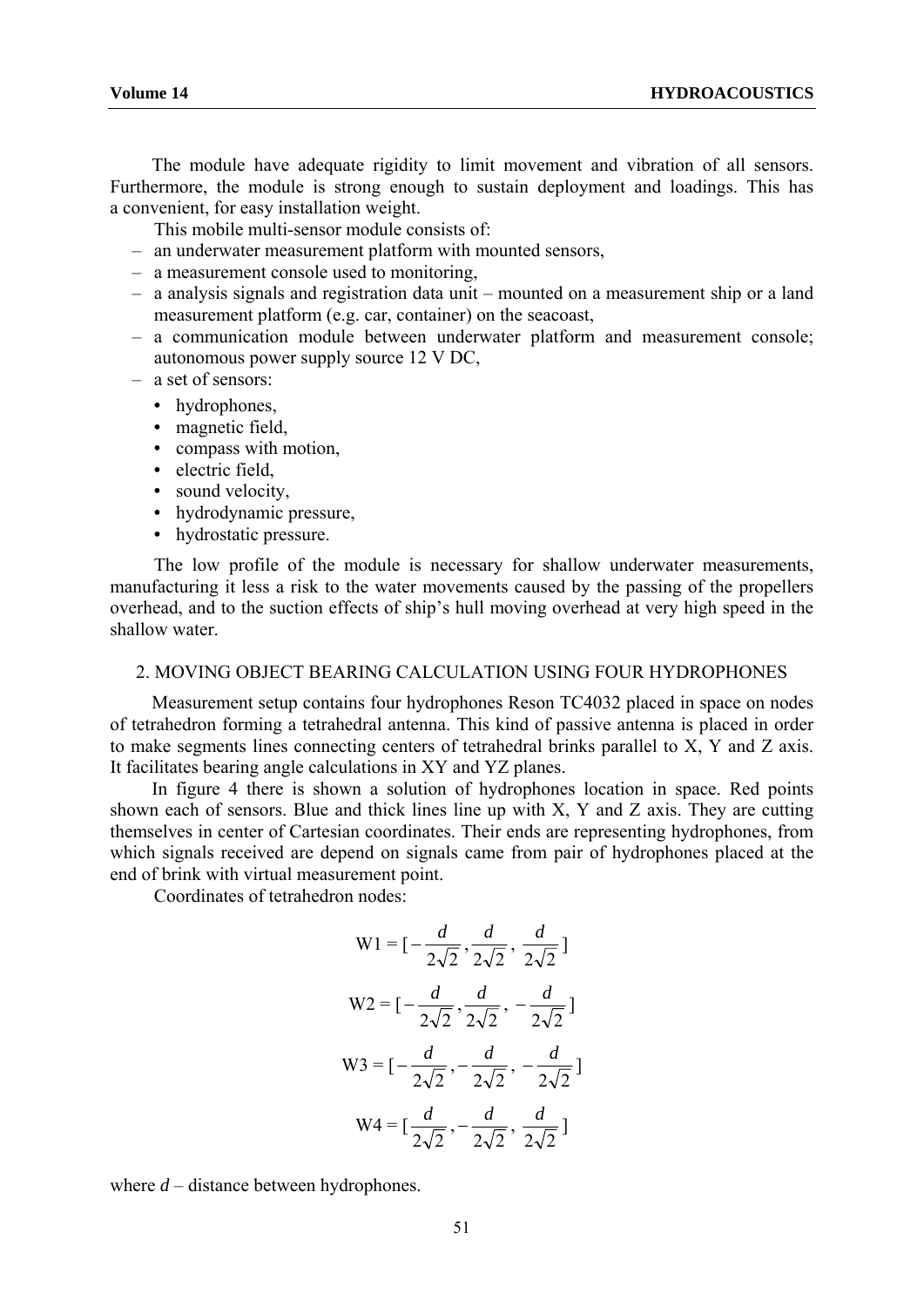Coordinates of virtual measurement points:

B1 = [0, 
$$
\frac{d}{2\sqrt{2}}
$$
, 0],  
\nB2 = [0, 0,  $-\frac{d}{2\sqrt{2}}$ ],  
\nB3 = [0,  $-\frac{d}{2\sqrt{2}}$ , 0],  
\nB4 = [0, 0,  $\frac{d}{2\sqrt{2}}$ ],  
\nB5 = [- $\frac{d}{2\sqrt{2}}$ , 0, 0],  
\nB6 = [ $\frac{d}{2\sqrt{2}}$ , 0, 0]



Fig. 4. Hydrophones placed in space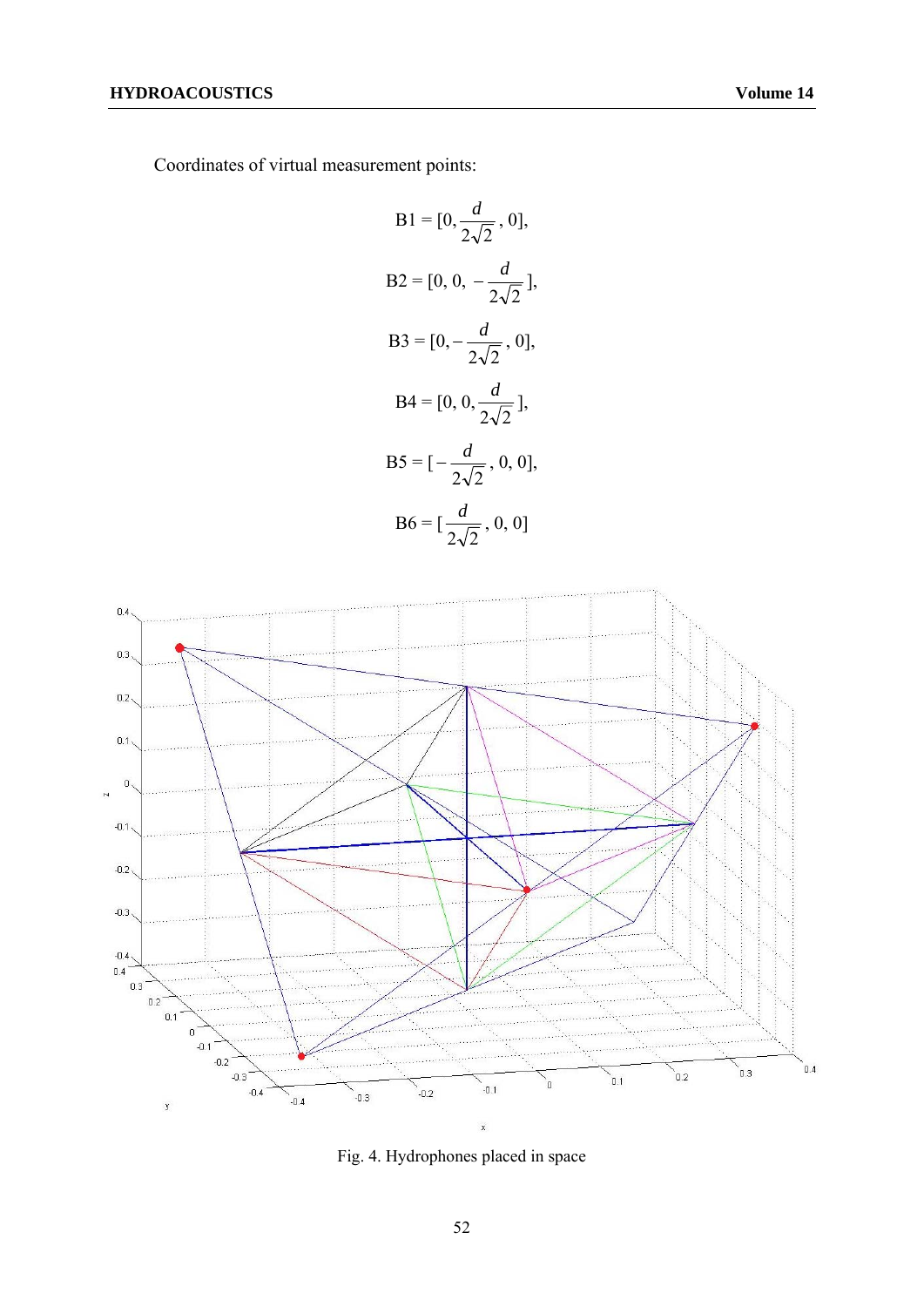Formula for bearing calculation between vectors  $\overrightarrow{P_0B_x}$  and  $\overrightarrow{W_xB_x}$  where P<sub>0</sub> is point of moving object.

$$
\cos(\alpha_0) = \frac{\overline{P_0 B_x} \cdot \overline{W_x B_x}}{|\overline{P_0 B_x}| \cdot |\overline{W_x B_x}|},
$$

$$
|\overline{P_0 B_x}| = \sqrt{(x_0 - x_{B_x})^2 + (y_0 - y_{B_x})^2 + (z_0 - z_{B_x})^2}
$$

This formula is only used to check the main calculation of bearing.

After receiving signals from hydrophones it has to appoint six virtual signals depending on phase shifting for hydrophones. This operation enables to calculate angles based on cross spectrum equation:

$$
\varepsilon = \arctan \frac{\operatorname{Im} \{ G_{AB} \}}{\operatorname{Re} \{ G_{AB} \}}
$$

where  $G_{AB}$  – cross spectrum of A and B signals,

$$
\alpha = \arccos\left(-\frac{\varepsilon}{k\Delta r}\right)
$$

where  $k = \frac{2\pi}{\lambda}$ ,  $\Delta r$ - distance between hydrophones.

Spherical coordinates where calculated based on formula:

$$
\phi = \arctan\left(\frac{I_y}{I_x}\right)
$$

$$
\Theta = \arccos\left(\frac{I_z}{I}\right)
$$

where :

$$
I = \sqrt{I_x^2 + I_y^2 + I_z^2}
$$

$$
I_x = -\frac{\text{Im}{G_{AB}}}{\rho \omega \Delta r}
$$

#### 3. CONCLUSIONS

One of the most challenging aspects of harbor or coast security is providing the means to protect against threats from under the surface of the water. Several different systems exist which can resolve this problem, but a good one is a passive detection approach using a mobile sensors. In this paper I explained response surface methodology to optimize such design.